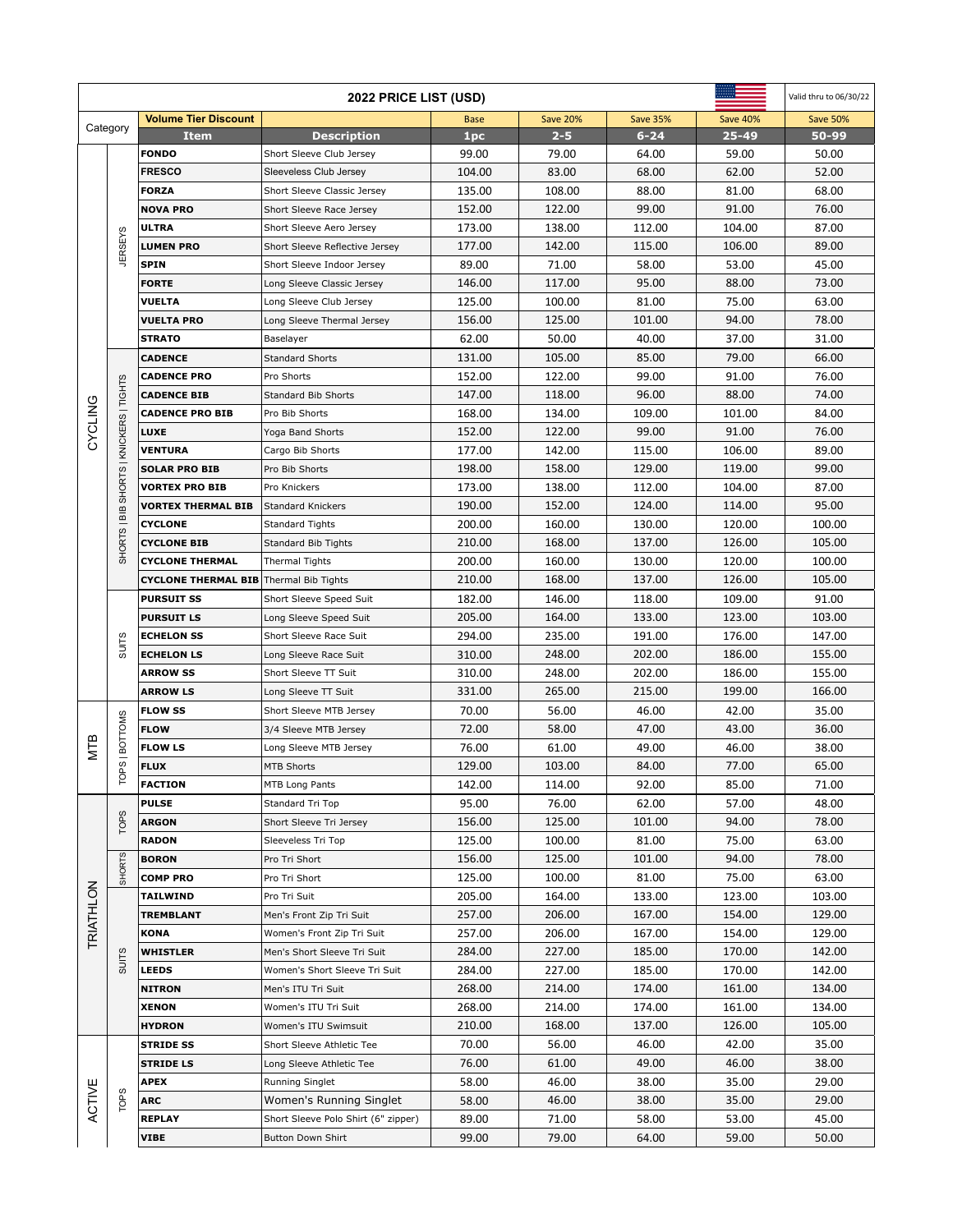|                       |                              | <b>TANGO</b>                          | Short Sleeve Paddling Tee (6" zipper         | 89.00           | 71.00          | 58.00           | 53.00           | 45.00          |
|-----------------------|------------------------------|---------------------------------------|----------------------------------------------|-----------------|----------------|-----------------|-----------------|----------------|
| <b>OUTERWEAR</b>      |                              | ODIN                                  | Track Jacket                                 | 100.00          | 80.00          | 65.00           | 60.00           | 50.00          |
|                       |                              | <b>VAPOR</b>                          | Standard Wind Vest                           | 131.00          | 105.00         | 85.00           | 79.00           | 66.00          |
|                       |                              | <b>VAPOR PRO</b>                      | Pro Wind Vest                                | 173.00          | 138.00         | 112.00          | 104.00          | 87.00          |
|                       | VESTS   JACKETS   SOFTSHELLS | <b>VAPOR AS</b>                       | All Season Wind Vest                         | 173.00          | 138.00         | 112.00          | 104.00          | 87.00          |
|                       |                              | <b>SWIFT</b>                          | Standard Wind Jacket                         | 163.00          | 130.00         | 106.00          | 98.00           | 82.00          |
|                       |                              | <b>SWIFT PRO</b>                      | Pro Wind Jacket                              | 205.00          | 164.00         | 133.00          | 123.00          | 103.00         |
|                       |                              | <b>SWIFT AS</b>                       | All Season Wind Jacket                       | 205.00          | 164.00         | 133.00          | 123.00          | 103.00         |
|                       |                              | <b>MISTRAL</b>                        | Softshell Jacket                             | 236.00          | 189.00         | 153.00          | 142.00          | 118.00         |
|                       |                              | ATTACK                                | Softshell Vest                               | 209.00          | 167.00         | 136.00          | 125.00          | 105.00         |
|                       |                              | JOEY                                  | Pullover Hoodie                              | 110.00          | 88.00          | 72.00           | 66.00           | 55.00          |
|                       |                              | <b>HOODZIE</b>                        | Softshell Hoodie                             | 173.00          | 138.00         | 112.00          | 104.00          | 87.00          |
|                       |                              | <b>ELEMENT</b>                        | Puffy Jacket                                 | 199.00          | 159.00         | 129.00          | 119.00          | 100.00         |
|                       |                              | <b>INFINITY</b>                       | Arm Warmers                                  | 37.00           | 30.00          | 24.00           | 22.00           | 19.00          |
|                       |                              | <b>INFINITY THERMAL</b>               | Thermal Arm Warmers                          | 41.00           | 33.00          | 27.00           | 25.00           | 21.00          |
|                       |                              | TRANSITION                            | Thermal Leg Warmers                          | 51.00           | 41.00          | 33.00           | 31.00           | 26.00          |
|                       |                              | GENU                                  | Thermal Knee Warmers                         | 41.00           | 33.00          | 27.00           | 25.00           | 21.00          |
|                       |                              | <b>BLADE</b>                          | Calf Sleeves                                 | 41.00           | 33.00          | 27.00           | 25.00           | 21.00          |
|                       |                              | <b>CENTURY</b>                        | Cycling Cap                                  | 28.00           | 22.00          | 18.00           | 17.00           | 14.00          |
| <b>ACCESSORIES</b>    | WARMERS   GLOVES   HEADWEAR  | <b>PROPEL</b>                         | Short Finger Glove                           | 38.00           | 30.00          | 25.00           | 23.00           | 19.00          |
|                       |                              | <b>DRIFT</b>                          | Shoe Covers                                  | 34.00           | 27.00          | 22.00           | 20.00           | 17.00          |
|                       |                              | <b>DRIFT THERMAL</b>                  | Thermal Shoe Covers                          | 41.00           | 33.00          | 27.00           | 25.00           | 21.00          |
|                       |                              | SCOUT                                 | Jersey Bag                                   | 21.00           | 17.00          | 14.00           | 13.00           | 11.00          |
|                       |                              | BODO                                  | Neck Wrap                                    | 26.00           | 21.00          | 17.00           | 16.00           | 13.00          |
|                       |                              |                                       |                                              |                 |                |                 |                 |                |
|                       |                              | <b>SKADI</b>                          | Pom Nordic Hat                               | 30.00           | 24.00<br>24.00 | 20.00           | 18.00           | 15.00          |
|                       | RACEWEAR   OUTERWEAR   ACC   | DENALI<br><b>ARENDAL</b>              | Nordic Hat<br>Warm-Up Jacket                 | 30.00<br>198.00 | 158.00         | 20.00<br>129.00 | 18.00<br>119.00 | 15.00<br>99.00 |
|                       |                              | <b>ALASKA</b>                         | Softshell Jacket                             | 198.00          | 158.00         | 129.00          | 119.00          | 99.00          |
|                       |                              | <b>JUNEAU</b>                         | Warm-Up Vest                                 | 165.00          | 132.00         | 107.00          | 99.00           | 83.00          |
|                       |                              | <b>BERGEN</b>                         | 3/4 Zip & Full Zip Warm-up Pant              | 170.00          | 136.00         | 111.00          | 102.00          | 85.00          |
|                       |                              | <b>HEIMDALL</b>                       | One Piece Standard Race Suit                 | 187.00          | 150.00         | 122.00          | 112.00          | 94.00          |
| <b>NORDIC</b>         |                              | <b>HEIMDALL PRO</b>                   | One Piece Pro Race Suit                      | 215.00          | 172.00         | 140.00          | 129.00          | 108.00         |
|                       |                              | <b>RUKA</b>                           | 2pc Race Suit                                | 230.00          | 184.00         | 150.00          | 138.00          | 115.00         |
|                       |                              | <b>RUKA</b>                           | Race Suit Top                                | 120.00          | 96.00          | 78.00           | 72.00           | 60.00          |
|                       |                              | <b>RUKA</b>                           | Race Suit Bottom                             | 110.00          | 88.00          | 72.00           | 66.00           | 55.00          |
|                       |                              | VALI XC / VALI JP                     | Race Bib                                     | 39.00           | 31.00          | 25.00           | 23.00           | 20.00          |
|                       |                              | <b>BUDAL</b>                          | Headband (brushed liner)                     | 29.00           | 23.00          | 19.00           | 17.00           | 15.00          |
|                       |                              | <b>BUDAL LTE</b>                      | Headband                                     | 29.00           | 23.00          | 19.00           | 17.00           | 15.00          |
|                       |                              |                                       |                                              |                 |                |                 |                 |                |
|                       |                              | <b>FONDO JR</b>                       | Short Sleeve Club Jersey                     | 84.00           | 67.00          | 55.00           | 50.00           | 42.00          |
|                       |                              | <b>RIPPER</b>                         | Kids Short Sleeve Jersey                     | 51.00           | 41.00          | 33.00           | 31.00           | 26.00          |
|                       | CYCLING                      | <b>CADENCE BIB JR</b>                 | Standard Bib Shorts                          | 125.00          | 100.00         | 81.00           | 75.00           | 63.00          |
|                       |                              | <b>CADENCE JR</b>                     | <b>Standard Shorts</b>                       | 111.00          | 89.00          | 72.00           | 67.00           | 56.00          |
|                       |                              | <b>FLASH SS JR</b>                    | Short Sleeve Speed Suit                      | 154.00          | 123.00         | 100.00          | 92.00           | 77.00          |
|                       |                              | <b>FLASH LS JR</b>                    | Long Sleeve Speed Suit                       | 174.00          | 139.00         | 113.00          | 104.00          | 87.00          |
|                       |                              | <b>FLOW SS JR</b>                     | Short Sleeve MTB Jersey                      | 60.00           | 48.00          | 39.00           | 36.00           | 30.00          |
| <b>JUNIOR PROGRAM</b> | MТВ                          | <b>FLOW JR</b>                        | 3/4 MTB Jersey                               | 62.00           | 50.00          | 40.00           | 37.00           | 31.00          |
|                       |                              | <b>FLOW LS JR</b>                     | Long Sleeve MTB Jersey                       | 64.00           | 51.00          | 42.00           | 38.00           | 32.00          |
|                       |                              | <b>FLUX JR</b>                        | <b>MTB Shorts</b>                            | 110.00          | 88.00          | 72.00           | 66.00           | 55.00          |
|                       |                              | <b>ELITE JR</b>                       | Standard Tri Top                             | 81.00           | 65.00          | 53.00           | 49.00           | 41.00<br>30.00 |
|                       | <b>TRI ACTIVE</b>            | <b>SPRINT SS JR</b><br><b>APEX JR</b> | Short Sleeve Athletic Tee<br>Running Singlet | 60.00           | 48.00<br>39.00 | 39.00<br>32.00  | 36.00<br>29.00  | 25.00          |
|                       |                              | <b>BREEZE</b>                         | Youth Tri Suit                               | 49.00<br>165.00 | 132.00         | 107.00          | 99.00           | 83.00          |
|                       |                              | <b>RUKA JR</b>                        | Two Piece Race Suit                          | 196.00          | 157.00         | 127.00          | 118.00          | 98.00          |
|                       |                              | <b>RUKA JR</b>                        | Race Suit Top                                | 102.00          | 82.00          | 66.00           | 61.00           | 51.00          |
|                       | SIO                          | <b>RUKA JR</b>                        | Race Suit Bottom                             | 94.00           | 75.00          | 61.00           | 56.00           | 47.00          |
|                       |                              |                                       |                                              |                 |                |                 |                 |                |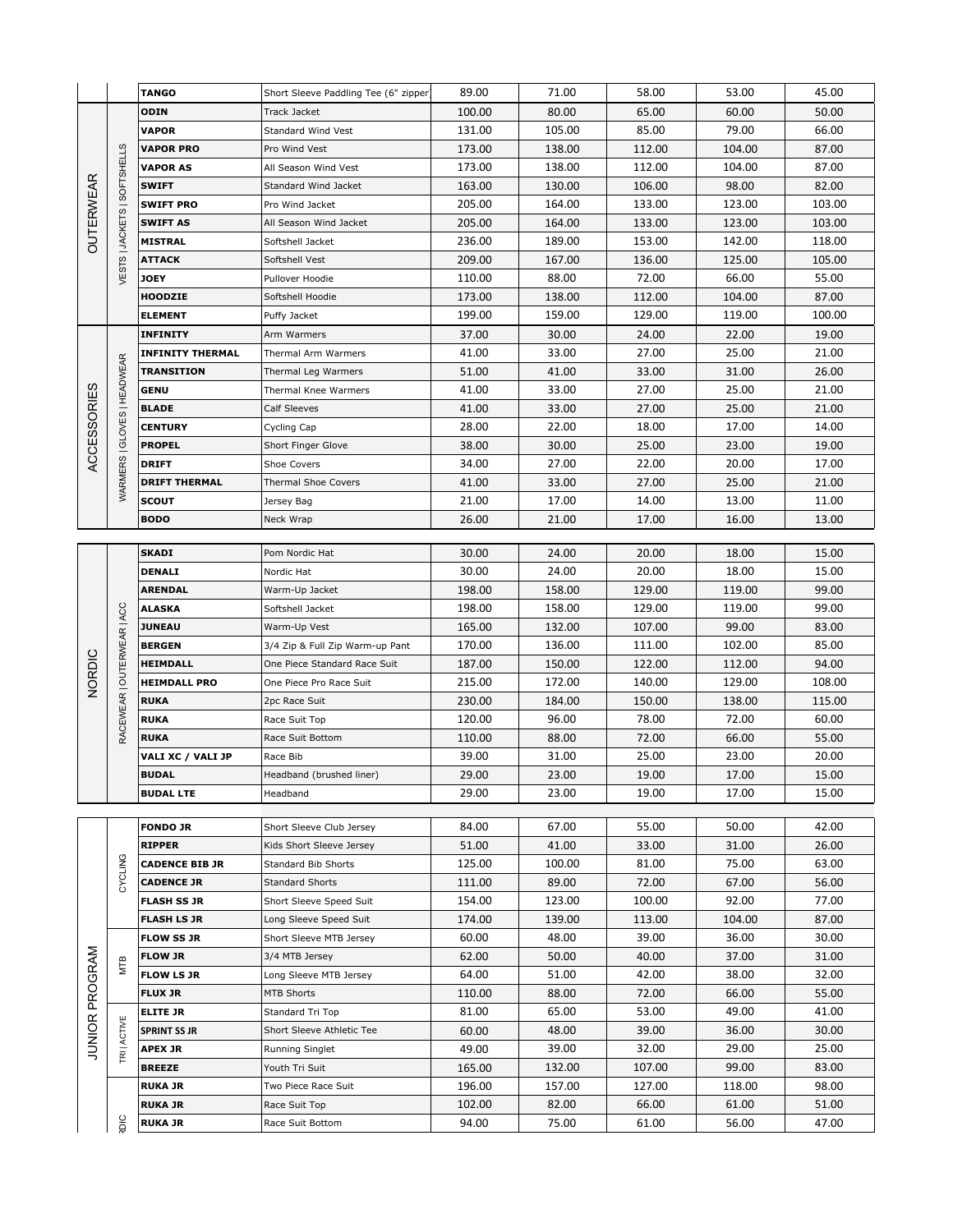|              | <b>NOR</b>               | <b>BURI JR</b>         | Warm-Up Pant                     | 154.00 | 123.00 | 100.00 | 92.00  | 77.00  |
|--------------|--------------------------|------------------------|----------------------------------|--------|--------|--------|--------|--------|
|              |                          | <b>BERGEN JR</b>       | 3/4 Zip & Full Zip Warm-up Pant  | 145.00 | 116.00 | 94.00  | 87.00  | 73.00  |
|              |                          | <b>ALASKA JR</b>       | Softshell Jacket                 | 168.00 | 134.00 | 109.00 | 101.00 | 84.00  |
|              |                          |                        |                                  |        |        |        |        |        |
|              | <b>BOTTOMS</b>           | <b>CADENCE PRO BIB</b> | Pro Bib Shorts                   | 134.00 | 134.00 | 109.00 | 101.00 | 84.00  |
|              |                          | <b>LUXE</b>            | Yoga Band Pro Short              | 122.00 | 122.00 | 99.00  | 91.00  | 76.00  |
|              |                          | <b>VORTEX</b>          | Pro Bib Knicker                  | 138.00 | 138.00 | 112.00 | 104.00 | 87.00  |
| PROGRAM      | <b>ACCESSORIES</b>       | <b>CHILL</b>           | Thermal Arm Warmer               | 37.00  | 37.00  | 30.00  | 28.00  | 23.00  |
|              |                          | <b>BRISK</b>           | Thermal Knee Warmer              | 37.00  | 37.00  | 30.00  | 28.00  | 23.00  |
| (NON-CUSTOM) |                          | <b>FROST</b>           | Thermal Leg Warmer               | 46.00  | 46.00  | 38.00  | 35.00  | 29.00  |
|              |                          | <b>PROPEL-NERO</b>     | <b>Short Finger Glove</b>        | 30.00  | 30.00  | 25.00  | 23.00  | 19.00  |
|              |                          | <b>LUX</b>             | Reflective Socks (3pr bundle)    |        |        | 38.00  |        |        |
|              |                          | <b>LUMEN</b>           | <b>Reflective Classic Jersey</b> | 108.00 | 108.00 | 88.00  | 81.00  | 68.00  |
| RETAIL       |                          | <b>LUMEN</b>           | Reflective Pro Jersey            | 122.00 | 122.00 | 99.00  | 91.00  | 76.00  |
|              |                          | <b>LUMEN</b>           | Reflective Pro Wind Vest         | 138.00 | 138.00 | 112.00 | 104.00 | 87.00  |
|              | REFLECTIVE<br>COLLECTION | <b>LUMEN</b>           | Reflective Softshell Jacket      | 189.00 | 189.00 | 153.00 | 142.00 | 118.00 |
|              |                          | <b>LUMEN</b>           | Reflective Pro Bib Shorts        | 134.00 | 134.00 | 109.00 | 101.00 | 84.00  |

Upgrade options for chamois (pad), and advanced reflective materials are available on certain products at checkout and incur a small fee

| 2022 PRICE LIST (CAD) |                                         |                             |                                |             |                 |                 |                 | Valid thru to 06/30/22 |
|-----------------------|-----------------------------------------|-----------------------------|--------------------------------|-------------|-----------------|-----------------|-----------------|------------------------|
|                       |                                         | <b>Volume Tier Discount</b> |                                | <b>Base</b> | <b>Save 20%</b> | <b>Save 35%</b> | <b>Save 40%</b> | <b>Save 50%</b>        |
|                       | Category                                | <b>Item</b>                 | <b>Description</b>             | 1pc         | $2 - 5$         | $6 - 24$        | $25 - 49$       | 50-99                  |
|                       |                                         | <b>FONDO</b>                | Short Sleeve Club Jersey       | 135.00      | 108.00          | 88.00           | 81.00           | 68.00                  |
|                       |                                         | <b>FRESCO</b>               | Sleeveless Club Jersey         | 135.00      | 108.00          | 88.00           | 81.00           | 68.00                  |
|                       |                                         | <b>FORZA</b>                | Short Sleeve Classic Jersey    | 176.00      | 141.00          | 114.00          | 106.00          | 88.00                  |
|                       |                                         | <b>NOVA PRO</b>             | Short Sleeve Race Jersey       | 206.00      | 165.00          | 134.00          | 124.00          | 103.00                 |
|                       |                                         | <b>ULTRA</b>                | Short Sleeve Aero Jersey       | 226.00      | 181.00          | 147.00          | 136.00          | 113.00                 |
|                       | <b>JERSEYS</b>                          | <b>LUMEN PRO</b>            | Short Sleeve Reflective Jersey | 231.00      | 185.00          | 150.00          | 139.00          | 116.00                 |
|                       |                                         | <b>SPIN</b>                 | Short Sleeve Indoor Jersey     | 117.00      | 94.00           | 76.00           | 70.00           | 59.00                  |
|                       |                                         | <b>FORTE</b>                | Long Sleeve Classic Jersey     | 190.00      | 152.00          | 124.00          | 114.00          | 95.00                  |
|                       |                                         | <b>VUELTA</b>               | Long Sleeve Club Jersey        | 163.00      | 130.00          | 106.00          | 98.00           | 82.00                  |
|                       |                                         | <b>VUELTA PRO</b>           | Long Sleeve Thermal Jersey     | 204.00      | 163.00          | 133.00          | 122.00          | 102.00                 |
|                       |                                         | <b>STRATO</b>               | Baselayer                      | 81.00       | 65.00           | 53.00           | 49.00           | 41.00                  |
|                       |                                         | <b>CADENCE</b>              | <b>Standard Shorts</b>         | 177.00      | 142.00          | 115.00          | 106.00          | 89.00                  |
|                       |                                         | <b>CADENCE PRO</b>          | Pro Shorts                     | 206.00      | 165.00          | 134.00          | 124.00          | 103.00                 |
|                       |                                         | <b>CADENCE BIB</b>          | <b>Standard Bib Shorts</b>     | 198.00      | 158.00          | 129.00          | 119.00          | 99.00                  |
| <b>CYCLING</b>        | SHORTS   BIB SHORTS   KNICKERS   TIGHTS | <b>CADENCE PRO BIB</b>      | Pro Bib Shorts                 | 227.00      | 182.00          | 148.00          | 136.00          | 114.00                 |
|                       |                                         | <b>LUXE</b>                 | Yoga Band Shorts               | 206.00      | 165.00          | 134.00          | 124.00          | 103.00                 |
|                       |                                         | <b>VENTURA</b>              | Cargo Bib Shorts               | 231.00      | 185.00          | 150.00          | 139.00          | 116.00                 |
|                       |                                         | <b>SOLAR PRO BIB</b>        | Pro Bib Shorts                 | 245.00      | 196.00          | 159.00          | 147.00          | 123.00                 |
|                       |                                         | <b>VORTEX PRO BIB</b>       | Pro Knickers                   | 226.00      | 181.00          | 147.00          | 136.00          | 113.00                 |
|                       |                                         | <b>VORTEX THERMAL BIB</b>   | <b>Standard Knickers</b>       | 247.00      | 198.00          | 161.00          | 148.00          | 124.00                 |
|                       |                                         | <b>CYCLONE</b>              | <b>Standard Tights</b>         | 259.00      | 207.00          | 168.00          | 155.00          | 130.00                 |
|                       |                                         | <b>CYCLONE BIB</b>          | Standard Bib Tights            | 273.00      | 218.00          | 177.00          | 164.00          | 137.00                 |
|                       |                                         | <b>CYCLONE THERMAL</b>      | <b>Thermal Tights</b>          | 259.00      | 207.00          | 168.00          | 155.00          | 130.00                 |
|                       |                                         | <b>CYCLONE THERMAL BIB</b>  | Thermal Bib Tights             | 273.00      | 218.00          | 177.00          | 164.00          | 137.00                 |
|                       |                                         | <b>PURSUIT SS</b>           | Short Sleeve Speed Suit        | 236.00      | 189.00          | 153.00          | 142.00          | 118.00                 |
|                       |                                         | <b>PURSUIT LS</b>           | Long Sleeve Speed Suit         | 267.00      | 214.00          | 174.00          | 160.00          | 134.00                 |
|                       | <b>SUITS</b>                            | <b>ECHELON SS</b>           | Short Sleeve Race Suit         | 382.00      | 306.00          | 248.00          | 229.00          | 191.00                 |
|                       |                                         | <b>ECHELON LS</b>           | Long Sleeve Race Suit          | 403.00      | 322.00          | 262.00          | 242.00          | 202.00                 |
|                       |                                         | <b>ARROW SS</b>             | Short Sleeve TT Suit           | 387.00      | 310.00          | 252.00          | 232.00          | 194.00                 |
|                       |                                         | <b>ARROW LS</b>             | Long Sleeve TT Suit            | 414.00      | 331.00          | 269.00          | 248.00          | 207.00                 |
|                       |                                         | <b>FLOW SS</b>              | Short Sleeve MTB Jersey        | 95.00       | 76.00           | 62.00           | 57.00           | 48.00                  |
|                       | BOTTOMS                                 | <b>FLOW</b>                 | 3/4 Sleeve MTB Jersey          | 98.00       | 78.00           | 64.00           | 59.00           | 49.00                  |
| ഇ                     |                                         | <b>FLOW LS</b>              | Long Sleeve MTB Jersey         | 102.00      | 82.00           | 66.00           | 61.00           | 51.00                  |
|                       |                                         |                             |                                |             |                 |                 |                 |                        |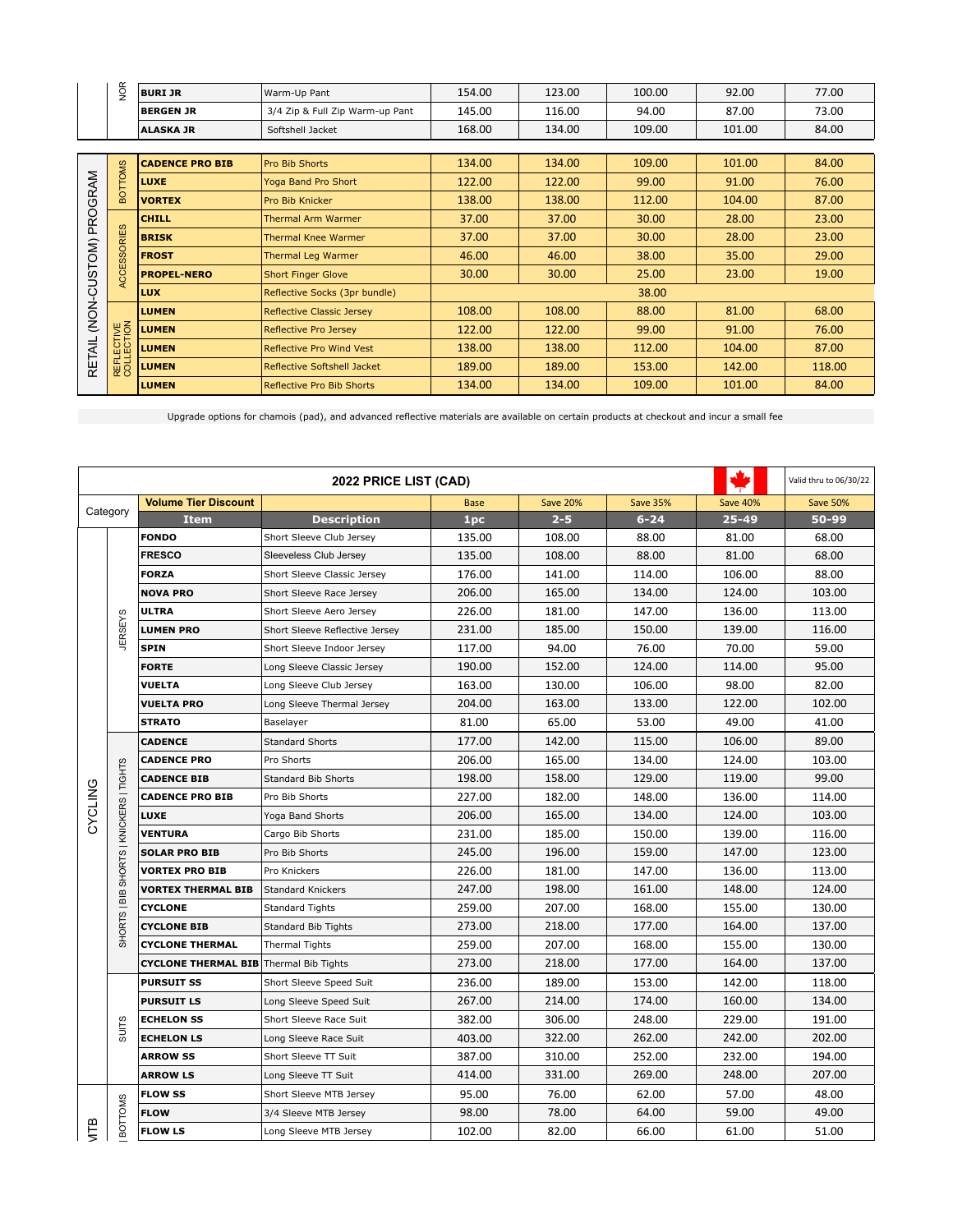| ⋍                  |                              | <b>FLUX</b>                         | <b>MTB Shorts</b>                               | 167.00           | 134.00           | 109.00           | 100.00           | 84.00            |
|--------------------|------------------------------|-------------------------------------|-------------------------------------------------|------------------|------------------|------------------|------------------|------------------|
|                    | TOPS <sup>I</sup>            | <b>FACTION</b>                      | MTB Long Pants                                  | 177.00           | 142.00           | 115.00           | 106.00           | 89.00            |
|                    |                              | <b>PULSE</b>                        | Standard Tri Top                                | 123.00           | 98.00            | 80.00            | 74.00            | 62.00            |
|                    | <b>TOPS</b>                  | <b>ARGON</b>                        | Short Sleeve Tri Jersey                         | 204.00           | 163.00           | 133.00           | 122.00           | 102.00           |
|                    |                              | <b>RADON</b>                        | Sleeveless Tri Top                              | 163.00           | 130.00           | 106.00           | 98.00            | 82.00            |
|                    |                              | <b>BORON</b>                        | Pro Tri Short                                   | 204.00           | 163.00           | 133.00           | 122.00           | 102.00           |
|                    | <b>SHORTS</b>                | <b>COMP PRO</b>                     | Pro Tri Short                                   | 163.00           | 130.00           | 106.00           | 98.00            | 82.00            |
|                    |                              | <b>TAILWIND</b>                     | Pro Tri Suit                                    | 267.00           | 214.00           | 174.00           | 160.00           | 134.00           |
|                    |                              | <b>TREMBLANT</b>                    | Men's Front Zip Tri Suit                        | 335.00           | 268.00           | 218.00           | 201.00           | 168.00           |
| <b>TRIATHLON</b>   |                              | <b>KONA</b>                         | Women's Front Zip Tri Suit                      | 335.00           | 268.00           | 218.00           | 201.00           | 168.00           |
|                    |                              | <b>WHISTLER</b>                     | Men's Short Sleeve Tri Suit                     | 369.00           | 295.00           | 240.00           | 221.00           | 185.00           |
|                    | <b>SUITS</b>                 | <b>LEEDS</b>                        | Women's Short Sleeve Tri Suit                   | 369.00           | 295.00           | 240.00           | 221.00           | 185.00           |
|                    |                              | <b>NITRON</b>                       | Men's ITU Tri Suit                              | 349.00           | 279.00           | 227.00           | 209.00           | 175.00           |
|                    |                              | <b>XENON</b>                        | Women's ITU Tri Suit                            | 349.00           | 279.00           | 227.00           | 209.00           | 175.00           |
|                    |                              | <b>HYDRON</b>                       | Women's ITU Swimsuit                            | 273.00           | 218.00           | 177.00           | 164.00           | 137.00           |
|                    |                              | <b>STRIDE SS</b>                    | Short Sleeve Athletic Tee                       | 91.00            | 73.00            | 59.00            | 55.00            | 46.00            |
|                    |                              | <b>STRIDE LS</b>                    | Long Sleeve Athletic Tee                        | 99.00            | 79.00            | 64.00            | 59.00            | 50.00            |
|                    |                              | <b>APEX</b>                         | Running Singlet                                 | 76.00            | 61.00            | 49.00            | 46.00            | 38.00            |
| ACTIVE             | <b>TOPS</b>                  | <b>ARC</b>                          | Women's Running Singlet                         | 76.00            | 61.00            | 49.00            | 46.00            | 38.00            |
|                    |                              | <b>REPLAY</b>                       | Short Sleeve Polo Shirt (6" zipper)             | 117.00           | 94.00            | 76.00            | 70.00            | 59.00            |
|                    |                              | <b>VIBE</b>                         | <b>Button Down Shirt</b>                        | 135.00           | 108.00           | 88.00            | 81.00            | 68.00            |
|                    |                              | <b>TANGO</b>                        | Short Sleeve Paddling Tee (6" zipper            | 117.00           | 94.00            | 76.00            | 70.00            | 59.00            |
|                    |                              | <b>ODIN</b>                         | <b>Track Jacket</b>                             | 130.00           | 104.00           | 85.00            | 78.00            | 65.00            |
|                    |                              | <b>VAPOR</b>                        | <b>Standard Wind Vest</b>                       | 171.00           | 137.00           | 111.00           | 103.00           | 86.00            |
|                    |                              | <b>VAPOR PRO</b>                    | Pro Wind Vest                                   | 226.00           | 181.00           | 147.00           | 136.00           | 113.00           |
|                    | VESTS   JACKETS   SOFTSHELLS | <b>VAPOR AS</b>                     | All Season Wind Vest                            | 226.00           | 181.00           | 147.00           | 136.00           | 113.00           |
|                    |                              | <b>SWIFT</b>                        | Standard Wind Jacket                            | 212.00           | 170.00           | 138.00           | 127.00           | 106.00           |
|                    |                              | <b>SWIFT PRO</b><br><b>SWIFT AS</b> | Pro Wind Jacket<br>All Season Wind Jacket       | 267.00<br>267.00 | 214.00<br>214.00 | 174.00<br>174.00 | 160.00<br>160.00 | 134.00<br>134.00 |
| <b>OUTERWEAR</b>   |                              | <b>MISTRAL</b>                      | Softshell Jacket                                | 308.00           | 246.00           | 200.00           | 185.00           | 154.00           |
|                    |                              | <b>ATTACK</b>                       | Softshell Vest                                  | 272.00           | 218.00           | 177.00           | 163.00           | 136.00           |
|                    |                              | <b>JOEY</b>                         | Pullover Hoodie                                 | 144.00           | 115.00           | 94.00            | 86.00            | 72.00            |
|                    |                              | <b>HOODZIE</b>                      | Softshell Hoodie                                | 226.00           | 181.00           | 147.00           | 136.00           | 113.00           |
|                    |                              | <b>ELEMENT</b>                      | Puffy Jacket                                    | 249.00           | 199.00           | 162.00           | 149.00           | 149.00           |
|                    |                              | <b>INFINITY</b>                     | Arm Warmers                                     | 48.00            | 38.00            | 31.00            | 29.00            | 24.00            |
|                    |                              | <b>INFINITY THERMAL</b>             | Thermal Arm Warmers                             | 54.00            | 43.00            | 35.00            | 32.00            | 27.00            |
|                    | WARMERS   GLOVES   HEADWEAR  | <b>TRANSITION</b>                   | Thermal Leg Warmers                             | 67.00            | 54.00            | 44.00            | 40.00            | 34.00            |
|                    |                              | <b>GENU</b>                         | Thermal Knee Warmers                            | 54.00            | 43.00            | 35.00            | 32.00            | 27.00            |
| <b>ACCESSORIES</b> |                              | <b>BLADE</b>                        | Calf Sleeves                                    | 54.00            | 43.00            | 35.00            | 32.00            | 27.00            |
|                    |                              | <b>CENTURY</b>                      | Cycling Cap                                     | 37.00            | 30.00            | 24.00            | 22.00            | 19.00            |
|                    |                              | <b>PROPEL</b>                       | Short Finger Glove                              | 49.00            | 39.00            | 32.00            | 29.00            | 25.00            |
|                    |                              | <b>DRIFT</b>                        | <b>Shoe Covers</b>                              | 44.00            | 35.00            | 29.00            | 26.00            | 22.00            |
|                    |                              | <b>DRIFT THERMAL</b>                | Thermal Shoe Covers                             | 54.00            | 43.00            | 35.00            | 32.00            | 27.00            |
|                    |                              | <b>SCOUT</b>                        | Jersey Bag                                      | 27.00            | 22.00            | 18.00            | 16.00            | 14.00            |
|                    |                              | <b>BODO</b>                         | Neck Wrap                                       | 35.00            | 28.00            | 23.00            | 21.00            | 18.00            |
|                    |                              |                                     |                                                 |                  |                  |                  |                  |                  |
|                    |                              | <b>SKADI</b>                        | Pom Nordic Hat                                  | 39.00            | 31.00            | 25.00            | 23.00            | 20.00            |
|                    |                              | DENALI                              | Nordic Hat                                      | 39.00            | 31.00            | 25.00            | 23.00            | 20.00            |
|                    |                              | <b>ARENDAL</b>                      | Warm-Up Jacket                                  | 257.00           | 206.00           | 167.00           | 154.00           | 129.00           |
|                    | RACEWEAR   OUTERWEAR   ACC   | <b>ALASKA</b>                       | Softshell Jacket                                | 257.00           | 206.00           | 167.00           | 154.00           | 129.00           |
|                    |                              | <b>JUNEAU</b><br><b>BERGEN</b>      | Warm-Up Vest<br>3/4 Zip & Full Zip Warm-up Pant | 215.00<br>221.00 | 172.00<br>177.00 | 140.00<br>144.00 | 129.00<br>133.00 | 108.00<br>111.00 |
|                    |                              | <b>HEIMDALL</b>                     | One Piece Standard Race Suit                    | 243.00           | 194.00           | 158.00           | 146.00           | 122.00           |
| NORDIC             |                              | <b>HEIMDALL PRO</b>                 | One Piece Pro Race Suit                         | 280.00           | 224.00           | 182.00           | 168.00           | 140.00           |
|                    |                              | <b>RUKA</b>                         | 2pc Race Suit                                   | 299.00           | 239.00           | 194.00           | 179.00           | 150.00           |
|                    |                              | <b>RUKA</b>                         | Race Suit Top                                   | 156.00           | 125.00           | 101.00           | 94.00            | 78.00            |
|                    |                              | <b>RUKA</b>                         | Race Suit Bottom                                | 143.00           | 114.00           | 93.00            | 86.00            | 72.00            |